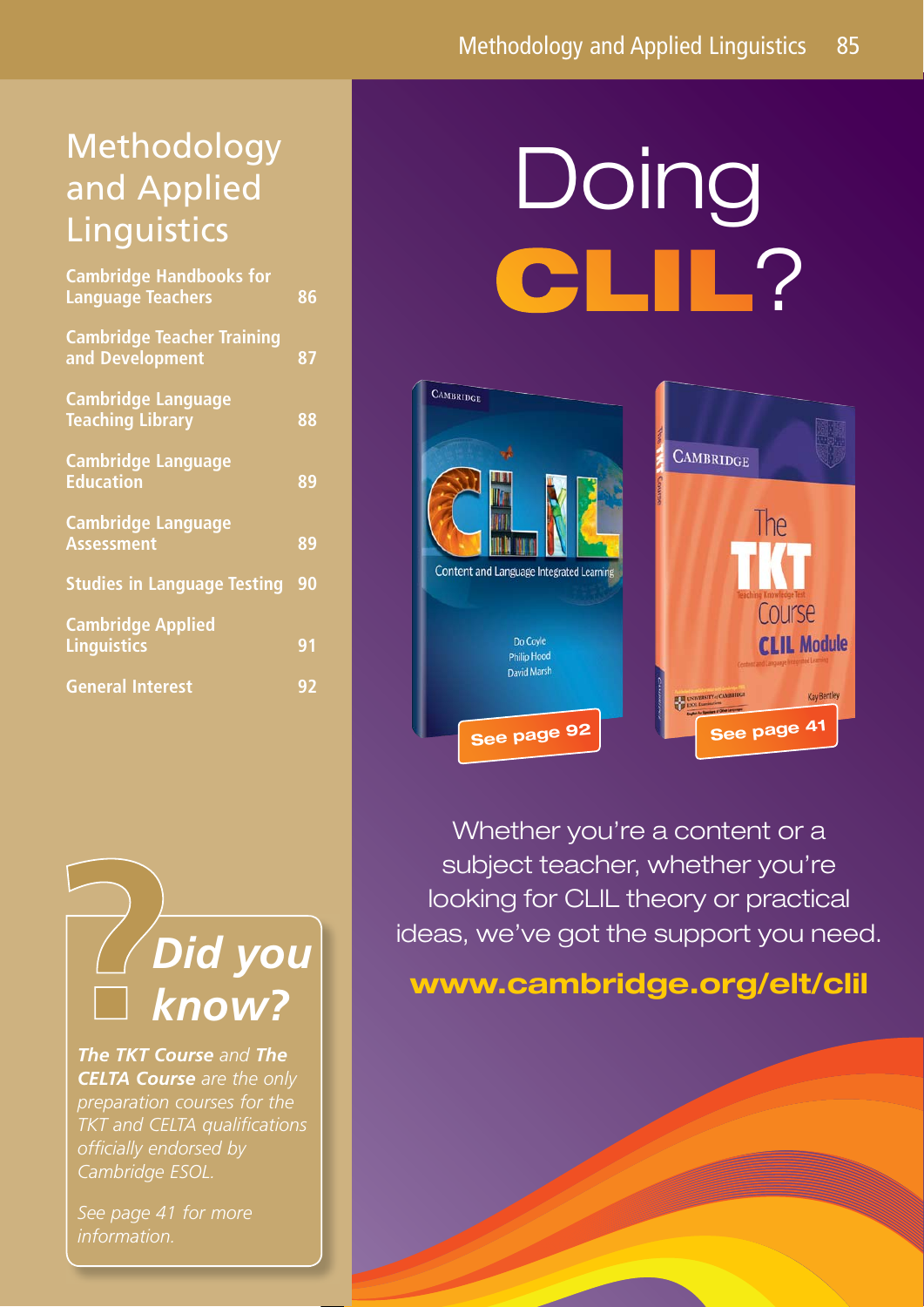# Cambridge Handbooks for Language Teachers

Inspiration for busy teachers and trainers! Are you looking for stimulating classroom activities? Are you interested in professional development? The Cambridge Handbooks for Language Teachers series, now with over forty handbooks, offers endless practical ideas and activities as well as an insight into current thinking about English Language Teaching.

| <b>NEW</b>                                                                                | NEW               | Grammar<br><b>Practice Activities</b>                                                     |                            |
|-------------------------------------------------------------------------------------------|-------------------|-------------------------------------------------------------------------------------------|----------------------------|
|                                                                                           | Learning          |                                                                                           |                            |
| Intercultural<br>Language<br>Activities                                                   | One-to-One        |                                                                                           |                            |
| <b>John Carlers</b>                                                                       |                   |                                                                                           |                            |
|                                                                                           |                   |                                                                                           |                            |
|                                                                                           |                   |                                                                                           |                            |
|                                                                                           |                   |                                                                                           |                            |
|                                                                                           |                   |                                                                                           |                            |
|                                                                                           |                   |                                                                                           |                            |
| <b>Intercultural Language Activities</b><br>John Corbett                                  |                   | <b>Five-Minute Activities for Young Learners</b><br>Penny McKay and Jenni Guse            |                            |
|                                                                                           |                   | Paperback                                                                                 | 978-0-521-69134-5          |
| Paperback with CD-ROM <b>NEW SPRING</b>                                                   | 978-0-521-74188-0 | <b>Games for Language Learning</b>                                                        |                            |
| <b>Learning One-to-One</b><br>Ingrid Wisniewska                                           |                   | <b>Third edition</b><br>Andrew Wright, David Betteridge and Michael Buckby                |                            |
|                                                                                           | 978-0-521-13458-3 | Paperback                                                                                 | 978-0-521-61822-9          |
| Paperback with CD-ROM <b>NEW SPRING</b>                                                   |                   | <b>Grammar Practice Activities</b><br><b>Second edition</b>                               |                            |
| <b>Beginning to Write</b><br>Writing activities for elementary and intermediate learners  |                   | A practical guide for teachers                                                            |                            |
| Arthur Brookes and Peter Grundy                                                           |                   | Penny Ur                                                                                  |                            |
| Paperback                                                                                 | 978-0-521-58979-6 | Paperback with CD-ROM                                                                     | 978-0-521-73232-1          |
| <b>Dialogue Activities</b><br>Exploring spoken interaction in the language class          |                   | The Internet and the Language<br>Classroom                                                |                            |
| Nick Bilbrough                                                                            |                   | <b>Second edition</b>                                                                     | <b>SHORTLISTED</b><br>2001 |
| Paperback                                                                                 | 978-0-521-68951-9 | A practical guide for teachers                                                            | <b>AST EDITION</b>         |
| <b>Dictation</b>                                                                          |                   | Gavin Dudeney<br>Paperback                                                                | 978-0-521-68446-0          |
| New methods, new possibilities<br>Paul Davis and Mario Rinvolucri                         |                   | Keep Talking                                                                              |                            |
| Paperback                                                                                 | 978-0-521-34819-5 | Communicative fluency activities for language teaching                                    |                            |
| <b>Dictionary Activities</b>                                                              |                   | Friederike Klippel<br>Paperback                                                           | 978-0-521-27871-3          |
| Cindy Leaney                                                                              |                   |                                                                                           |                            |
| Paperback                                                                                 | 978-0-521-69040-9 | <b>Language Activities for Teenagers</b><br>Edited by Seth Lindstromberg                  |                            |
| <b>Discussions That Work</b>                                                              |                   | Paperback                                                                                 | 978-0-521-54193-0          |
| Task-centred fluency practice<br>Penny Ur                                                 |                   | <b>Laughing Matters</b>                                                                   |                            |
| Paperback                                                                                 | 978-0-521-28169-0 | Humour in the language classroom<br>Peter Medgyes                                         |                            |
| Drama Techniques                                                                          |                   | Paperback                                                                                 | 978-0-521-79960-7          |
| <b>Third edition</b><br>A resource book of communication activities for language teachers |                   | <b>Learner Autonomy</b>                                                                   |                            |
| Alan Maley and Alan Duff                                                                  |                   | A guide to developing learner responsibility                                              |                            |
| Paperback                                                                                 | 978-0-521-60119-1 | Agota Scharle and Anita Szabó<br>Paperback                                                | 978-0-521-77534-2          |
| <b>Extensive Reading Activities for Teaching</b><br>Language                              |                   | Learner English                                                                           |                            |
| Edited by Julian Bamford and Richard Day                                                  |                   | <b>Second edition</b>                                                                     | JDIO                       |
| Paperback                                                                                 | 978-0-521-01651-3 | A teacher's guide to interference and other problems                                      |                            |
| <b>Five-Minute Activities</b>                                                             |                   | Edited by Michael Swan and Bernard Smith<br>Paperback                                     | 978-0-521-77939-5          |
| A resource book of short activities<br>Penny Ur and Andrew Wright                         |                   | Audio CD                                                                                  | 978-0-521-00024-6          |
| Paperback                                                                                 | 978-0-521-39781-0 | <b>Lessons from Nothing</b>                                                               |                            |
| <b>Five-Minute Activities for Business English</b>                                        |                   | Activities for language teaching with limited time and resources<br><b>Bruce Marsland</b> |                            |
| Paul Emmerson and Nick Hamilton                                                           |                   | Paperback                                                                                 | 978-0-521-62765-8          |
| Paperback                                                                                 | 978-0-521-54741-3 | Literature in the Language Classroom                                                      |                            |
|                                                                                           |                   | A resource book of ideas and activities                                                   |                            |

Joanne Collie and Stephen Slater

Paperback 978-0-521-31224-0



"I have been using, and recommending, Cambridge Handbooks all my professional life so I am delighted to play a part in the development of the series – continuing the excellent work that my predecessors have done in

creating a really impressive list of titles." **Scott Thornbury, Series Editor** 

### **Once Upon a Time**

Using stories in the language classroom John Morgan and Mario Rinvolucri Paperback 978-0-521-27262-9

**Personalizing Language Learning** Griff Griffiths and Kathy Keohane Paperback 978-0-521-63364-2

**Pictures for Language Learning** Andrew Wright Paperback 978-0-521-35800-2

**Planning Lessons and Courses** Designing sequences of work for the language classroom Tessa Woodward



Paperback 978-0-521-63354-3

**Pronunciation Practice Activities** A resource book for teaching English pronunciation Martin Hewings Paperback with Audio CD 978-0-521-75457-6



### **The Standby Book** Activities for the language classroom Seth Lindstromberg Paperback 978-0-521-55860-0

**Stories** Narrative activities in the language classroom Ruth Wajnryb

**Teach Business English** Sylvie Donna<br>Panerback

978-0-521-58557-6

978-0-521-00160-1

**Teaching Adult Second Language Learners** Heather McKay and Abigail Tom Paperback 2002 2003 078-0-521-64990-2

**Teaching English Spelling** A practical quid

Ruth Shemesh and Sheila Waller Paperback 978-0-521-63971-2

**Teaching Large Multilevel Classes** Natalie Hess<br>Paperback

978-0-521-66785-2

**Teaching Listening Comprehension** Penny Ur<br>Paperback

Paperback 978-0-521-28781-4

**Testing Spoken Language** A handbook of oral testing techniques Nic Underhill Paperback 978-0-521-31276-9

**Using Authentic Video in the Language Classroom** Jane Sherman<br>Paperback

978-0-521-79961-4

Ó **www.cambridge.org/elt/chlt**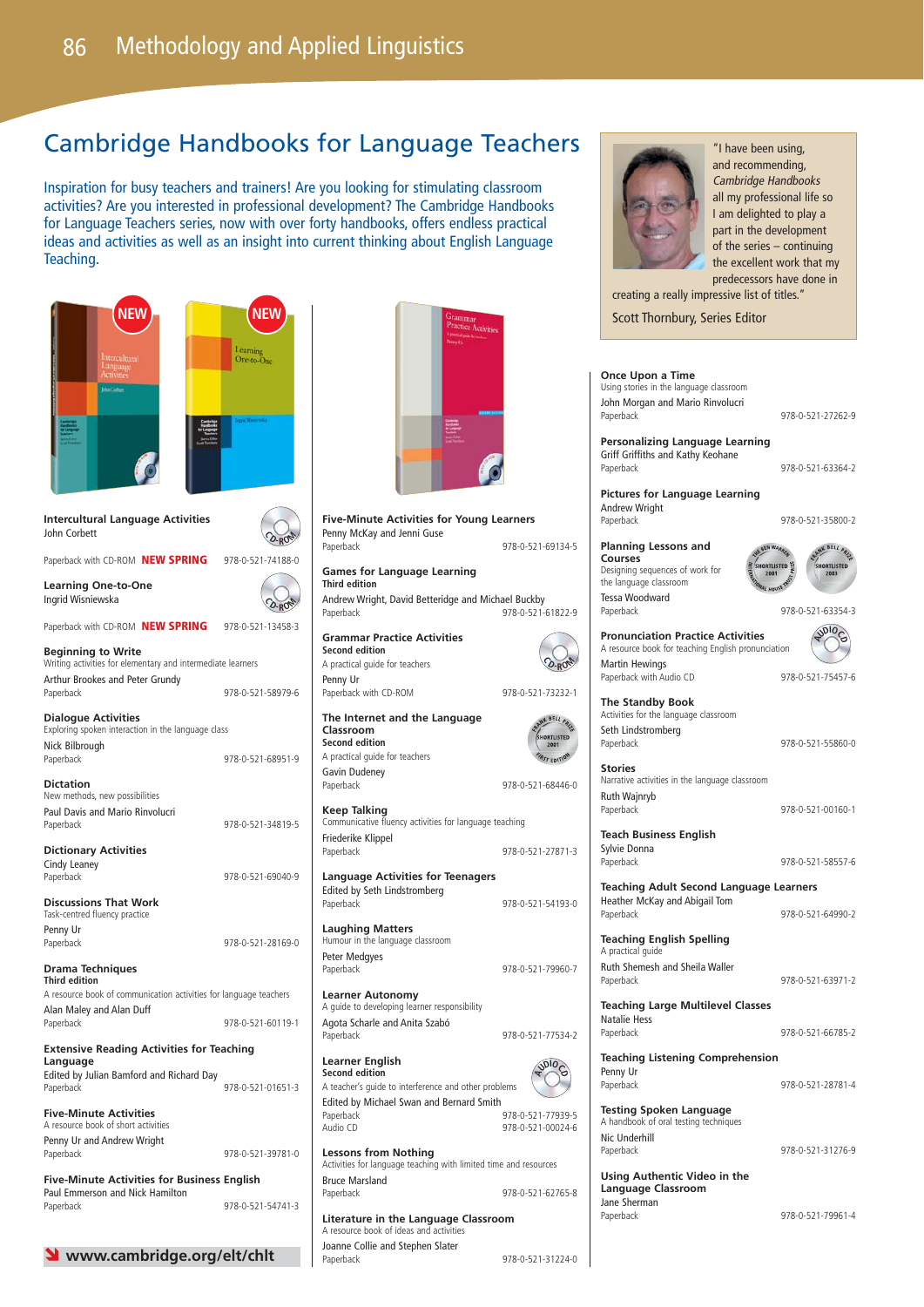

**Using Folktales** Eric K. Taylor<br>Paperback 978-0-521-63749-7

**Using Newspapers in the Classroom** Paul Sanderson Paperback 978-0-521-64526-3

**Using the Board in the Language Classroom** Jeannine Dobbs<br>Paperback Paperback 978-0-521-65417-3

**Ways of Doing** Students explore their everyday and classroom processes Paul Davis, Barbara Garside and Mario Rinvolucri Paperback 978-0-521-58559-0

**Working with Images**  A resource book for the language classroom

Ben Goldstein

A thoroughly modern collection of activities using pictures, art, photographs, images and symbols from a variety of sources...This is an excellent book for anyone interested in encouraging students to think and communicate about what they see."

Darren Elliott, TESL-EJ

This book will have a lot of appeal for English language teachers. The sheer range of activities from fun guessing games to discussions of art galleries, means that most teachers will find something well-suited to their teaching situation...'

Hall Houston, English Teaching Professional



Cambridge Teacher Training and Development

This series is designed for people involved in teacher training and education programmes. Materials in the series contribute both theoretical and practical input into the content and processes of language teacher education.

Series Editors: Marion Williams and Tony Wright

**About Language** Tasks for teachers of English Scott Thornbury

**Action Research for Language Teachers** Michael J. Wallace

**<sup>C</sup> <sup>D</sup>-R<sup>O</sup> <sup>M</sup>**

**Advising and Supporting Teachers** Mick Randall with Barbara Thornton Paperback 978-0-521-63896-8

**Alive to Language** Perspectives on language awareness for English language teachers Valerie Arndt, Paul Harvey and John Nuttall Paperback 978-0-521-56882-1

**Classroom Observation Tasks** A resource book for language teachers and trainers Ruth Wajnryb Paperback 978-0-521-40722-9

**A Course in Language Teaching** Practice and theory

Penny Ur Trainer's Handbook, Paperback 978-0-521-44994-6<br>Trainee's Book, Paperback 978-0-521-65624-5 Trainer's Handbook, Laper

**English for the Teacher** A language development course

Mary Spratt Paperback 978-0-521-42676-3

**Literature and Language Teaching** A guide for teachers and trainers Gillian Lazar Paperback 978-0-521-40651-2

**Looking at Language Classrooms** Andrew Bampfield, Diana Lubelska and Margaret Matthews<br>Video NTSC 978-0-521-56578-Video NTSC 978-0-521-56578-3 978-0-521-48521-0 BEN WARR

**Mentor Courses** A resource book for trainer-trainers Angi Malderez and Caroline Bodóczky Paperback 978-0-521-56690-2

**Tasks for Language Teachers** A resource book for training and development Martin Parrott Paperback 978-0-521-42666-4



**Teach English** A training course for teachers Adrian Doff<br>Teacher's Workbook Teacher's Workbook 978-0-521-34863-8

978-0-521-34864-5

**Teachers in Action** Tasks for in-service language teacher education and development Peter James Paperback 978-0-521-59689-3 978-0-521-59313-7

**Teaching Children English** A training course for teachers of English to children David Vale with Anne Feunteun<br>Paperback

978-0-521-42235-2

**Training Foreign Language Teachers** A reflective approach Michael J. Wallace<br>Paperback

Paperback 978-0-521-35654-1



These methodology books offer teachers, teacher trainers and teacher trainees a discussion of new developments in various areas and suggestions on how to use them effectively in class.

### **Imagine That!**

Mental imagery in the EFL classroom Jane Arnold, Herbert Puchta and Mario Rinvolucri Paperback with CD-ROM/Audio CD 978-0-521-71610-9



### **Multiple Intelligences in EFL**

Exercises for secondary and adult students Herbert Puchta and Mario Rinvolucri Paperback 978-0-521-71611-6

| <b>Teaching Grammar Creatively</b>   |
|--------------------------------------|
| Herbert Puchta, Günter Gerngross and |
| <b>Scott Thornbury</b>               |
| Paperback with CD-ROM/Audio CD<br>Ć  |

78-0-521-71609-3  $O$ - $RO^6$  $\frac{1}{2}$ 

These titles are published in association with Helbling Languages



1997

978-0-521-63085-6

ORTLISTED



**D**<sub>IO</sub>

978-0-521-15497-0

WINNER 1999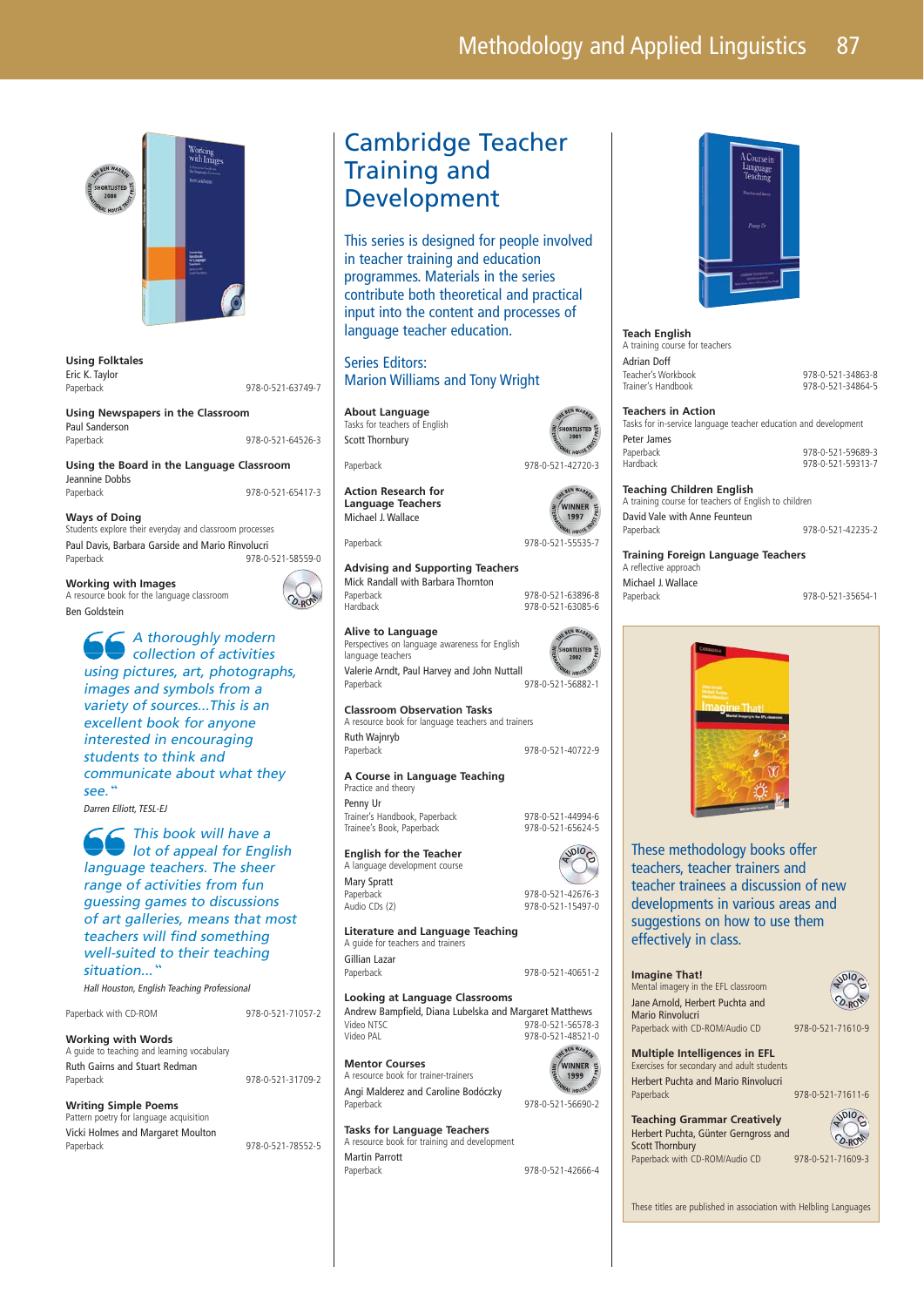# Cambridge Language Teaching Library

This series provides a valuable forum for the exploration of central issues in language teaching and learning, by authors who have expert knowledge of their field. It is addressed to an audience of experienced teachers, as well as postgraduate students and researchers.



| Listening in the Language Classroom                                                  |                                            |  |
|--------------------------------------------------------------------------------------|--------------------------------------------|--|
| John Field<br>Paperback<br>Hardback                                                  | 978-0-521-68570-2<br>978-0-521-86678-1     |  |
| <b>Affect in Language Learning</b><br>Jane Arnold                                    |                                            |  |
| Paperback<br>Hardback                                                                | 978-0-521-65963-5<br>978-0-521-65041-0     |  |
| Appropriate Methodology and Social Context                                           |                                            |  |
| Adrian Holliday<br>Paperback                                                         | 978-0-521-43745-5                          |  |
| Approaches and Methods in Language Teaching<br><b>Second edition</b>                 |                                            |  |
| Jack C. Richards and Theodore S. Rodgers<br>Paperback                                | 978-0-521-00843-3                          |  |
| <b>Beyond Training</b><br>Jack C. Richards<br>Paperback                              | 978-0-521-62680-4                          |  |
| <b>Classroom Decision-Making</b><br>Negotiation and process syllabuses in practice   | WE BEN WARREN<br><b>IORTLISTED</b><br>2000 |  |
| <b>Edited by Michael Breen</b><br>and Andrew Littlejohn<br>Paperback                 | ONAL HOUSE TO<br>978-0-521-66614-5         |  |
| <b>Collaborative Action Research for English</b><br><b>Language Teachers</b>         |                                            |  |
| Anne Burns<br>Paperback                                                              | 978-0-521-63895-1                          |  |
| <b>Collaborative Language Learning and Teaching</b>                                  |                                            |  |
| <b>Edited by David Nunan</b><br>Paperback<br>Hardback                                | 978-0-521-42701-2<br>978-0-521-41687-0     |  |
| <b>Communicative Language Teaching</b>                                               |                                            |  |
| <b>William Littlewood</b><br>Paperback                                               | 978-0-521-28154-6                          |  |
| <b>Conversation: From Description to Pedagogy</b><br>Scott Thornbury and Diana Slade |                                            |  |
| Paperback<br>Hardback                                                                | 978-0-521-89116-5<br>978-0-521-81426-3     |  |
| <b>Course Design</b><br>Fraida Dubin and Elite Olshtain<br>Paperback                 | 978-0-521-27642-9                          |  |
| <b>Culture Bound</b><br><b>Edited by Joyce Merrill Valdes</b><br>Paperback           | 978-0-521-31045-1                          |  |
| <b>Developing Reading Skills</b><br><b>Francoise Grellet</b>                         |                                            |  |
| Panerback                                                                            | 978-0-521-28364-9                          |  |

| <b>Developments in English for Specific Purposes</b><br>A multi-disciplinary approach          |                                                      |  |
|------------------------------------------------------------------------------------------------|------------------------------------------------------|--|
| Tony Dudley-Evans and Maggie Jo St John<br>Paperback                                           | 978-0-521-59675-6                                    |  |
| <b>Discourse Analysis for Language Teachers</b><br>Michael McCarthy                            |                                                      |  |
| Paperback                                                                                      | 978-0-521-36746-2                                    |  |
| <b>Discourse and Language Education</b><br>Evelyn Hatch<br>Paperback                           | 978-0-521-42605-3                                    |  |
| The Dynamics of the Language Classroom                                                         |                                                      |  |
| lan Tudor<br>Paperback                                                                         | 978-0-521-77676-9                                    |  |
| <b>English for Academic Purposes</b><br>A quide and resource book for teachers<br>R. R. Jordan |                                                      |  |
| Paperback                                                                                      | 978-0-521-55618-7                                    |  |
| <b>English for Specific Purposes</b><br>Tom Hutchinson and Alan Waters                         | 978-0-521-31837-2                                    |  |
| Paperback<br><b>Establishing Self-Access</b>                                                   |                                                      |  |
| From theory to practice                                                                        |                                                      |  |
| David Gardner and Lindsay Miller<br>Paperback<br>Hardback                                      | 978-0-521-58556-9<br>978-0-521-58482-1               |  |
| The Experience of Language<br><b>Teaching</b><br>Rose M. Senior                                | BEN WARREN<br>VINNER<br>2005<br><b>ONAL HOUSE TR</b> |  |
| Paperback<br>Hardback                                                                          | 978-0-521-61231-9<br>978-0-521-84760-5               |  |
| Focus on the Language Classroom<br>Richard Allwright and Kathleen M. Bailey<br>Paperback       | 978-0-521-26909-4                                    |  |
| Foreign and Second Language Learning                                                           |                                                      |  |
| William Littlewood<br>Paperback                                                                | 978-0-521-27486-9                                    |  |
| Group Dynamics in the Language Classroom                                                       |                                                      |  |
| Zoltán Dörnyei and Tim Murphey<br>Paperback                                                    | 978-0-521-52971-6                                    |  |
| <b>Interactive Language Teaching</b>                                                           |                                                      |  |
| Wilga M. Rivers<br>Paperback                                                                   | 978-0-521-31108-3                                    |  |
| <b>Language Learning in Distance Education</b><br>Cynthia White                                |                                                      |  |
| Paperback<br>Hardback                                                                          | 978-0-521-89455-5<br>978-0-521-81541-3               |  |
| <b>Language Teacher Supervision</b><br>A Case-Based Approach                                   |                                                      |  |
| Kathleen M. Bailey<br>Paperback                                                                | 978-0-521-54745-1                                    |  |
| Hardback                                                                                       | 978-0-521-83868-9                                    |  |
| The Language Teaching Matrix<br>Jack C. Richards<br>Paperback                                  | 978-0-521-38794-1                                    |  |
| <b>Language Test Construction and Evaluation</b>                                               |                                                      |  |
| J. Charles Alderson, Caroline Clapham and Dianne Wall<br>Panerback                             | 978-0-521-47829-8                                    |  |

**Learners' Stories: Difference and Diversity in Language Learning** Edited by Phil Benson and David Nunan Paperback 978-0-521-61414-6

**Lessons from Good Language Learners** Edited by Carol Griffiths Paperback

| Luited by Carol Official |                   |
|--------------------------|-------------------|
| Paperback                | 978-0-521-71814-1 |
| Hardback                 | 978-0-521-88963-6 |
|                          |                   |

**Managing Curricular Innovation** Numa Markee Paperback 978-0-521-55524-1

**Materials Development in Language Teaching** Edited by Brian Tomlinson Paperback 978-0-521-57419-8

Paperback 978-0-521-79377-3

**Motivational Strategies in the Language Classroom** Zoltán Dörnyei

MOMINATER  $ELT(03)$ 

**Psychology for Language Teachers** A social constructivist approach

Marion Williams and Robert L. Burden Paperback 978-0-521-49880-7

David Nunan<br>Paperback

**Research Methods in Language Learning** Paperback 978-0-521-42968-9

**Rules, Patterns and Words** Grammar and Lexis in English Language Teaching Dave Willis Paperback 978-0-521-53619-6

978-0-521-82924-3

**Second Language Teacher Education** Edited by Jack C. Richards and David Nunan<br>Paperback Paperback 978-0-521-38779-8

| Society and the Language Classroom |                   |  |
|------------------------------------|-------------------|--|
| Hywel Coleman                      |                   |  |
| Paperback                          | 978-0-521-49949-1 |  |
| Hardback                           | 978-0-521-49616-2 |  |

| Task-Based Language Teaching<br>David Nunan |                   |
|---------------------------------------------|-------------------|
| Paperback                                   | 978-0-521-54947-9 |
| Hardback                                    | 978-0-521-84017-0 |

**Teacher Language Awareness** Stephen Andrews<br>Paperback<br>Hardback 978-0-521-53019-4 Hardback 978-0-521-82318-0

**Teacher Learning in Language Teaching** Edited by Donald A. Freeman and Jack C. Richards Paperback Hardback

| 978-0-521-55907-2 |  |
|-------------------|--|
| 978-0-521-55121-2 |  |

.<br>WINNEI

**Teaching Languages to Young Learners** Lynne Cameron

Paperback 978-0-521-77434-5

Paperback 978-0-521-27384-8

**Testing for Language Teachers Second edition** Arthur Hughes

**Teaching the Spoken Language** Gillian Brown and George Yule<br>Paperback

Paperback 978-0-521-48495-4<br>
Hardback 978-0-521-82325-8 978-0-521-82325-8

**Understanding Research in Second Language Learning Second edition** James Dean Brown Paperback 978-0-521-31551-7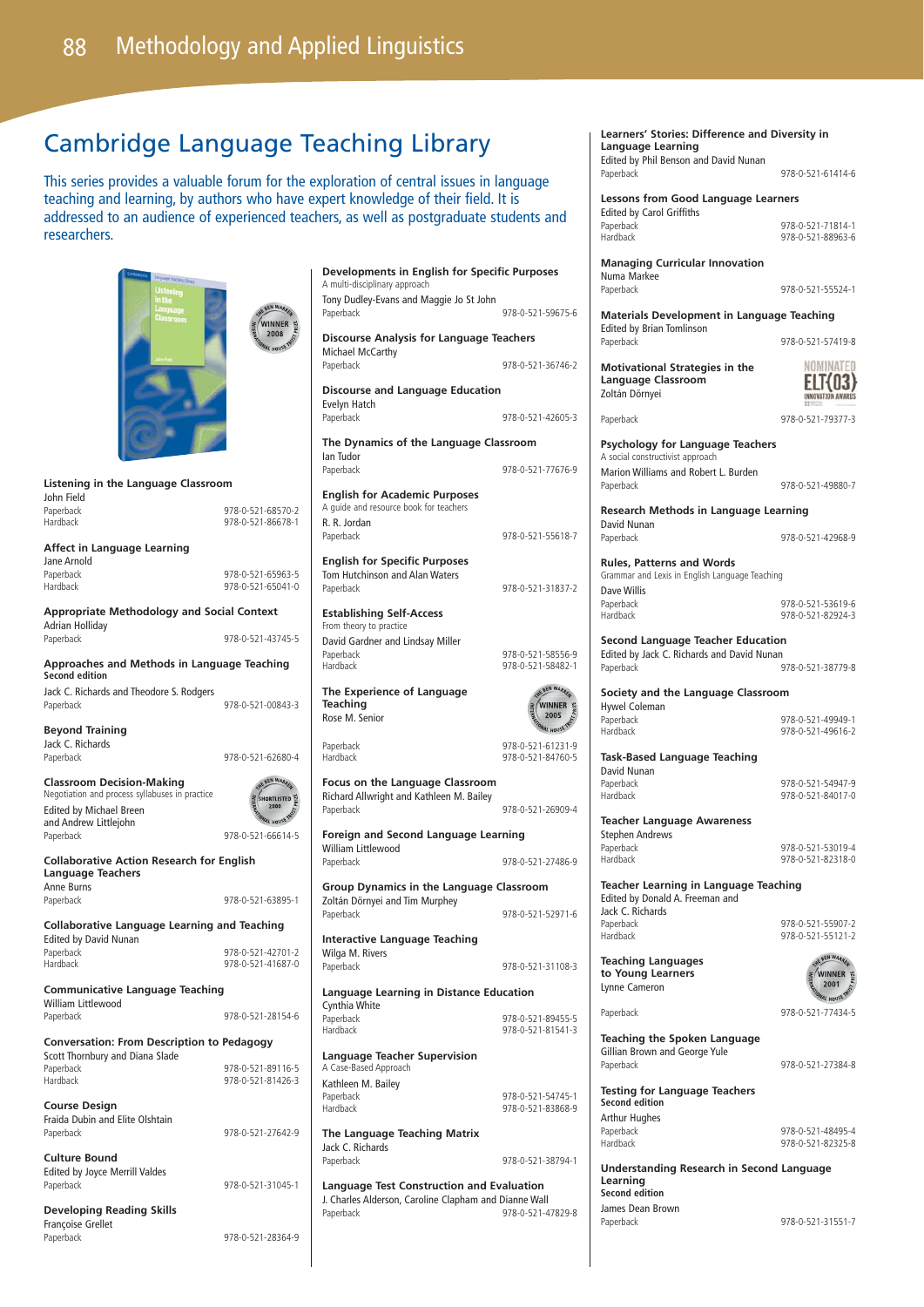| Using Surveys in Language Programs<br>James Dean Brown           |                                        |  |
|------------------------------------------------------------------|----------------------------------------|--|
| Paperback<br>Hardback                                            | 978-0-521-79656-9<br>978-0-521-79216-5 |  |
| Values, Philosophies, and Beliefs in TESOL<br>Making a Statement |                                        |  |
| Graham Crookes                                                   |                                        |  |
| Paperback                                                        | 978-0-521-74127-9                      |  |
| Hardback                                                         | 978-0-521-51748-5                      |  |
| Vocabulary                                                       |                                        |  |
| Description, acquisition and pedagogy                            |                                        |  |
| Edited by Norbert Schmitt and<br>Michael McCarthy                |                                        |  |
|                                                                  | 978-0-521-58551-4                      |  |
| Paperback                                                        |                                        |  |
| <b>Voices from the Language Classroom</b>                        |                                        |  |
| Edited by Kathleen M. Bailey and                                 |                                        |  |
| David Nunan                                                      |                                        |  |
| Paperback                                                        | 978-0-521-55904-1                      |  |

# Cambridge Language **Education**

This series focuses on issues crucial to successful language teaching and learning, drawing on the best available research and practice. Written in an accessible style these books carefully integrate theory, data and classroom applications.

### Series Editor: Jack C. Richards



**Using Corpora in the ESL/EFL Classroom** Randi Reppen



Paperback 978-0-521-14608-1 Hardback 978-0-521-76987-7

**Agendas for Second Language Literacy** Sandra Lee McKay 978-0-521-44664-8

**Classroom-Based Evaluation in Second** 

**Language Education** Fred Genesee and John A. Upshur Paperback 978-0-521-56681-0

### **Cooperative Learning and Second Language Teaching**

Edited by Steven G. McCafferty, George M. Jacobs and Ana Christina DaSilva Iddings Paperback 978-0-521-60664-6 978-0-521-84486-4

**Curriculum Development in Language Teaching** Jack C. Richards Paperback 978-0-521-80491-2 978-0-521-80060-0

**Educating Second Language Children** Fred Genesee Paperback 978-0-521-45797-2

| Language Classroom<br>Richard Day and Julian Bamford<br>Paperback                                                        | 978-0-521-56829-6                      |  |
|--------------------------------------------------------------------------------------------------------------------------|----------------------------------------|--|
| <b>From Reader to Reading Teacher</b><br>Jo Ann Aebersold and Mary Lee Field                                             |                                        |  |
| Paperback                                                                                                                | 978-0-521-49785-5                      |  |
| <b>Functional English Grammar</b><br>Graham Lock                                                                         |                                        |  |
| Paperback                                                                                                                | 978-0-521-45922-8                      |  |
| Language Teaching Awareness<br>Jerry Gebhard and Robert Oprandy<br>Paperback<br>Hardback                                 | 978-0-521-63954-5<br>978-0-521-63039-9 |  |
| A Practicum in TESOL<br>Graham Crookes<br>Paperback                                                                      | 978-0-521-52998-3                      |  |
| Hardback                                                                                                                 | 978-0-521-82305-0                      |  |
| <b>Professional Development for Language Teachers</b><br>Strategies for teacher learning                                 |                                        |  |
| Jack C. Richards and Thomas S. C. Farrell<br>Paperback                                                                   | 978-0-521-61383-5                      |  |
| Hardback                                                                                                                 | 978-0-521-84911-1                      |  |
| <b>Reflective Teaching in Second</b><br><b>Language Classrooms</b><br>Jack C. Richards and Charles Lockhart<br>Paperback | 978-0-521-45803-0                      |  |
|                                                                                                                          |                                        |  |
| <b>Second Language Listening</b><br>Theory and Practice                                                                  |                                        |  |
| John Flowerdew and Lindsay Miller<br>Paperback<br>Hardback                                                               | 978-0-521-78647-8<br>978-0-521-78135-0 |  |
| <b>Second Language Writing</b>                                                                                           |                                        |  |
| Ken Hyland<br>Paperback<br>Hardback                                                                                      | 978-0-521-53430-7<br>978-0-521-82705-8 |  |
| The Self-Directed Teacher<br>David Nunan and Clarice Lamb<br>Paperback                                                   | 978-0-521-49773-2                      |  |
| Teachers as Course Developers<br>Kathleen Graves<br>Paperback                                                            | 978-0-521-49768-8                      |  |
| <b>Teachers' Narrative Inquiry as</b>                                                                                    |                                        |  |
| <b>Professional Development</b><br>Edited by Karen E. Johnson and Paula R. Golombek<br>Paperback                         | 978-0-521-01313-0                      |  |
| Hardback                                                                                                                 | 978-0-521-81342-6                      |  |
| <b>Understanding Communication in Second</b><br><b>Language Classrooms</b>                                               |                                        |  |
| Karen E. Johnson<br>Paperback                                                                                            | 978-0-521-45968-6                      |  |
| Vocabulary in Language Teaching<br>Norbert Schmitt                                                                       |                                        |  |
| Paperback                                                                                                                | 978-0-521-66938-2                      |  |
| The Cambridge Guide to<br>eacl                                                                                           |                                        |  |

**Extensive Reading in the Second** 

**The Cambridge Guide to Second Language Teacher Education** Edited by Anne Burns and Jack C. Richards<br>Paperback 97 Paperback 978-0-521-75684-6

Anne Burns<br>Jack C. Richards

# Cambridge Language Assessment

This series provides systematic and comprehensive coverage of the field of language assessment. It combines up-todate research and theory of good practice with a practical, 'how to' element.



|                    | <b>Assessing Grammar</b><br>James E. Purpura                                                  |                                        |
|--------------------|-----------------------------------------------------------------------------------------------|----------------------------------------|
| $803-0$            | Paperback                                                                                     | 978-0-521-00344-5                      |
|                    | <b>Assessing Languages for Specific Purposes</b><br>Dan Douglas                               |                                        |
|                    | Paperback                                                                                     | 978-0-521-58543-9                      |
| 647-8<br>$135 - 0$ | Assessing Language through<br><b>Computer Technology</b><br>Carol A. Chapelle and Dan Douglas |                                        |
|                    | Paperback<br>Hardback                                                                         | 978-0-521-54949-3<br>978-0-521-84021-7 |
| 430-7<br>705-8     | <b>Assessing Listening</b><br><b>Gary Buck</b>                                                |                                        |
|                    | Paperback<br>Hardback                                                                         | 978-0-521-66661-9<br>978-0-521-66162-1 |
| $773-2$            | <b>Assessing Reading</b><br>J. Charles Alderson                                               |                                        |
| 768-8              | Paperback                                                                                     | 978-0-521-59999-3                      |
|                    | <b>Assessing Speaking</b><br>Sari Luoma                                                       |                                        |
|                    | Paperback                                                                                     | 978-0-521-80487-5                      |
| $313 - 0$<br>342-6 | <b>Assessing Vocabulary</b><br>John Read                                                      |                                        |
|                    | Paperback                                                                                     | 978-0-521-62741-2                      |
|                    | <b>Assessing Writing</b><br>Sara Cushing-Weigle                                               |                                        |
| 968-6              | Paperback<br>Hardback                                                                         | 978-0-521-78446-7<br>978-0-521-78027-8 |
| 938-2              | <b>Assessing Young Language Learners</b><br>Penny McKay                                       |                                        |
|                    | Paperback<br>Hardback                                                                         | 978-0-521-60123-8<br>978-0-521-84138-2 |
|                    |                                                                                               |                                        |

**Statistical Analyses for Language Assessment** Lyle F. Bachman Paperback 978-0-521-00328-5 Workbook and CD-ROM

978-0-521-60906-7

**<sup>C</sup> <sup>D</sup>-R<sup>O</sup> <sup>M</sup>**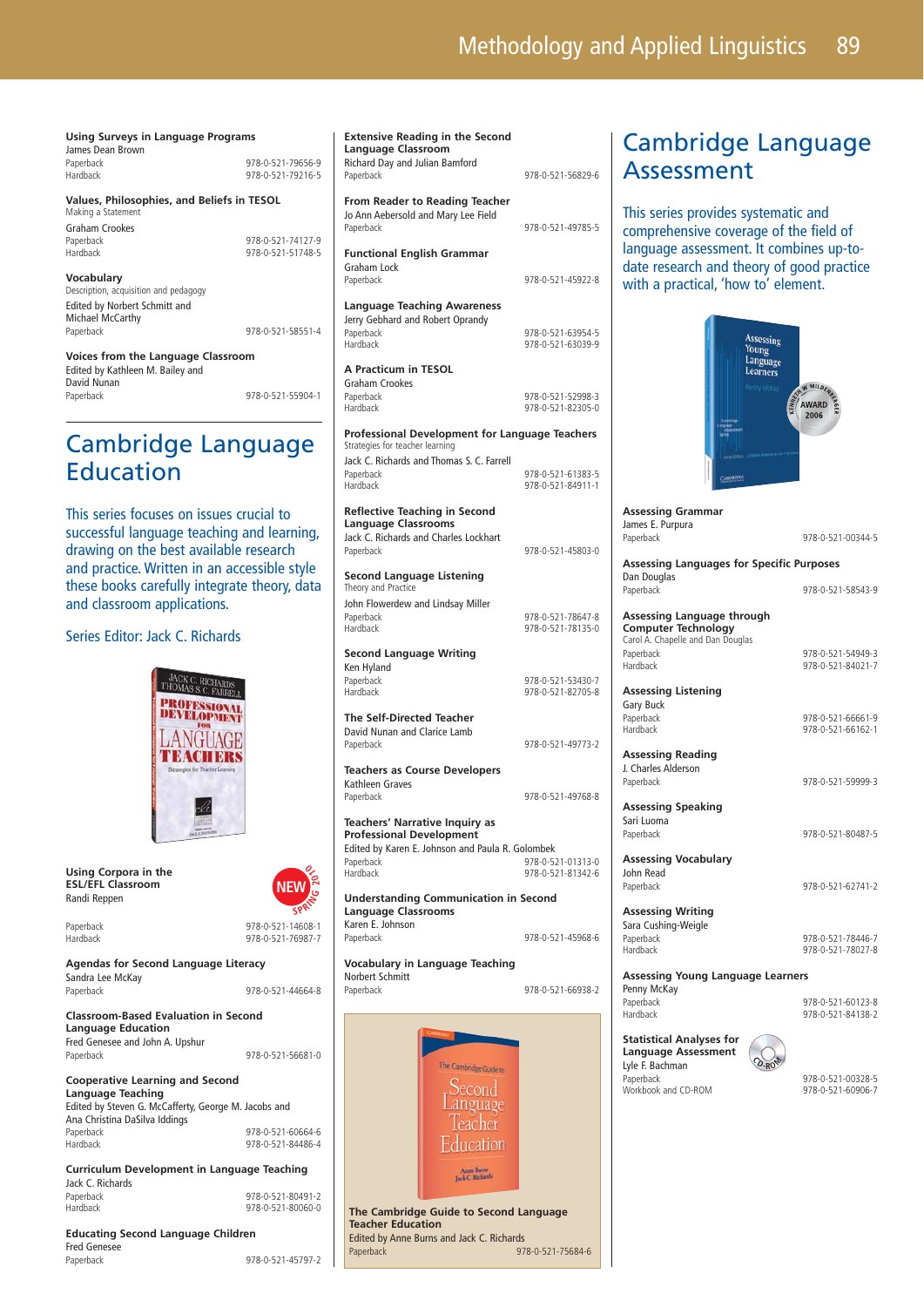# Studies in Language Testing

The series has been produced by Cambridge ESOL in conjunction with Cambridge University Press. It focuses on important developments in language testing which will be of considerable interest to test users, language test developers and researchers.

### Series Editors: Michael Milanovic and Cyril J. Weir



### **Language Testing Matters**

Investigating the wider social and educational impact of assessment – Proceedings of the 2008 ALTE Conference, April 2008 Studies in Language Testing 31

Edited by Lynda Taylor and Cyril J. Weir

**Examining Speaking**  Research and practice in assessing second language speaking Studies in Language Testing 30 Lynda Taylor Paperback 978-0-521-73670-1



Paperback 978-0-521-16391-0

**NEW W** SERIES

### **An Investigation into the Comparability of Two Tests of English as a Foreign Language** The Cambridge-TOEFL comparability study

Studies in Language Testing 1 Lyle F. Bachman, Fred Davidson, Katherine Ryan and Inn-Chull Choi

Paperback 978-0-521-48467-1

**Test Taker Characteristics and Test Performance** A structural modeling approach Studies in Language Testing 2 Anthony John Kunnan

Paperback 987-0-521-48466-4 **Performance Testing, Cognition and Assessment**

Selected papers from the 15th Language Testing Research Colloquium, Cambridge and Arnhem

Studies in Language Testing 3 Edited by Michael Milanovic and Nick Saville<br>Paperback 978-0-521-48465-7

### **The Development of IELTS**

A study of the effect of background knowledge on reading comprehension Studies in Language Testing 4 Caroline Clapham Paperback 978-0-521-56708-4

### **Verbal Protocol Analysis in Language Testing Research**

A handbook Studies in Language Testing 5 Alison Green Paperback 987-0-521-58635-1

**Multilingual Glossary of Language Testing Terms** Studies in Language Testing 6 Prepared by ALTE members

Paperback<br>Hardback

| 978-0-521-65877-5 |  |
|-------------------|--|
|                   |  |
| 978-0-521-65099-1 |  |

| Dictionary of Language Testing<br>Studies in Language Testing 7                                                                              |                                        |
|----------------------------------------------------------------------------------------------------------------------------------------------|----------------------------------------|
| Alan Davies, Annie Brown, Cathie Elder, Kathryn Hill,<br>Tom Lumley and Tim McNamara                                                         |                                        |
| Paperback                                                                                                                                    | 978-0-521-65876-8                      |
| Learner Strategy Use and Performance on<br><b>Language Tests</b><br>A structural equation modeling approach<br>Studies in Language Testing 8 |                                        |
| James E. Purpura<br>Paperback<br>Hardback                                                                                                    | 978-0-521-65875-1<br>978-0-521-65102-8 |
| <b>Fairness and Validation in Language Assessment</b><br>Selected Papers from the 19th Language Testing Research<br>Colloquium               |                                        |
| Studies in Language Testing 9                                                                                                                |                                        |
| Edited by Antony John Kunnan<br>Paperback                                                                                                    | 978-0-521-65874-4                      |
| <b>Issues in Computer-Adaptive Testing of</b><br><b>Reading Proficiency</b><br>Studies in Language Testing 10                                |                                        |
| Edited by Micheline Chalhoub-Deville<br>Paperback                                                                                            | 978-0-521-65380-0                      |
| <b>Experimenting with Uncertainty</b><br>Essays in Honour of Alan Davies<br>Studies in Language Testing 11                                   |                                        |
| T. McNamara and K. O'Loughlin<br>Paperback                                                                                                   | 978-0-521-77576-2                      |
| An Empirical Investigation of the Componentiality                                                                                            |                                        |
| of L2 Reading in English for Academic Purposes<br>Studies in Language Testing 12                                                             |                                        |
| Cyril J. Weir, Yang Huizhong and Jin Yan<br>Paperback<br>Hardback                                                                            | 978-0-521-65381-7<br>978-0-521-65299-5 |
| The Equivalence of Direct and Semi-Direct<br><b>Speaking Tests</b><br>Studies in Language Testing 13                                         |                                        |
| Kieran O'Loughlin<br>Paperback                                                                                                               | 978-0-521-66793-7                      |
| A Qualitative Approach to the Validation of Oral<br><b>Language Tests</b><br>Studies in Language Testing 14                                  |                                        |
| Anne Lazaraton<br>Paperback                                                                                                                  | 978-0-521-00267-7                      |
| <b>Continuity and Innovation</b><br>Revising the Cambridge Proficiency in English examination<br>1913-2002                                   |                                        |
| Studies in Language Testing 15<br>Edited by Cyril J. Weir and Michael Milanovic<br>Paperback                                                 | 978-0-521-01331-4                      |
| A Modular Approach to Testing English                                                                                                        |                                        |
| Language Skills<br>The development of the Certificates in English Language Skills (CELS)<br>examinations                                     |                                        |
| Studies in Language Testing 16<br>Roger Hawkey                                                                                               |                                        |

Paperback 1978-0-521-01332-1<br>Hardback 978-0-521-81351-8 978-0-521-81351-8

**Issues in Testing Business English** The revision of the Cambridge Business English Certificates Studies in Language Testing 17 Barry O'Sullivan Paperback 978-0-521-01330-7

### **European Language Testing in a Global Context** Proceedings of the ALTE Barcelona Conference in July 2001 Studies in Language Testing 18 Edited by Michael Milanovic and Cyril J. Weir Paperback 978-0-521-53587-8 Hardback 978-0-521-82897-0

### **IELTS Collected Papers**

Research in speaking and writing assessment Studies in Language Testing 19 Edited by Lynda Taylor and Peter Falvey Paperback 978-0-521-54248-7

**Testing the Spoken English of Young Norwegians** A study of test validity and the role of 'smallwords' in contributing to pupils' fluency Studies in Language Testing 20

Angela Hasselgreen

Paperback 978-0-521-54472-6 978-0-521-83613-5

### **Changing Language Teaching through Language Testing** A washback study

Studies in Language Testing 21 Liying Cheng

Paperback 978-0-521-54473-3 Hardback 978-0-521-83614-2

### **The Impact of High-Stakes Examinations on Classroom Teaching**

A case study using insights from testing and innovation theory Studies in Language Testing 22 Dianne Wall<br>Panerhack 978-0-521-54249-4

**Assessing Academic English** Testing English proficiency 1950–1989 – the IELTS solution Studies in Language Testing 23 Alan Davies Paperback 978-0-521-54250-0

**Impact Theory and Practice** Studies of the IELTS test and Progetto Lingue 2000 Studies in Language Testing 24 Roger Hawkey

Paperback 978-0-521-68097-4

### **IELTS Washback in Context** Preparation for academic writing in higher education Studies in Language Testing 25 Anthony Green<br>Paperback Paperback 978-0-521-69292-2

**Examining Writing** Research and practice in assessing second language writing Studies in Language Testing, 26 Stuart D. Shaw and Cyril J. Weir

Paperback 978-0-521-69293-9

### **Multilingualism and Assessment**

Achieving transparency, assuring quality, sustaining diversity – Proceedings of the ALTE Berlin Conference May 2005 Studies in Language Testing 27 Edited by Lynda Taylor and Cyril J. Weir Paperback 978-0-521-71192-0

### **Examining FCE and CAE**

Key issues and recurring themes in developing the First Certificate in English and Certificate in Advanced English exams Studies in Language Testing 28 Roger Hawkey<br>Paperback

978-0-521-73672-5

### **Examining Reading**  Research and practice in assessing second language reading Studies in Language Testing 29 Hanan Khalifa and Cyril J. Weir

Paperback 978-0-521-736718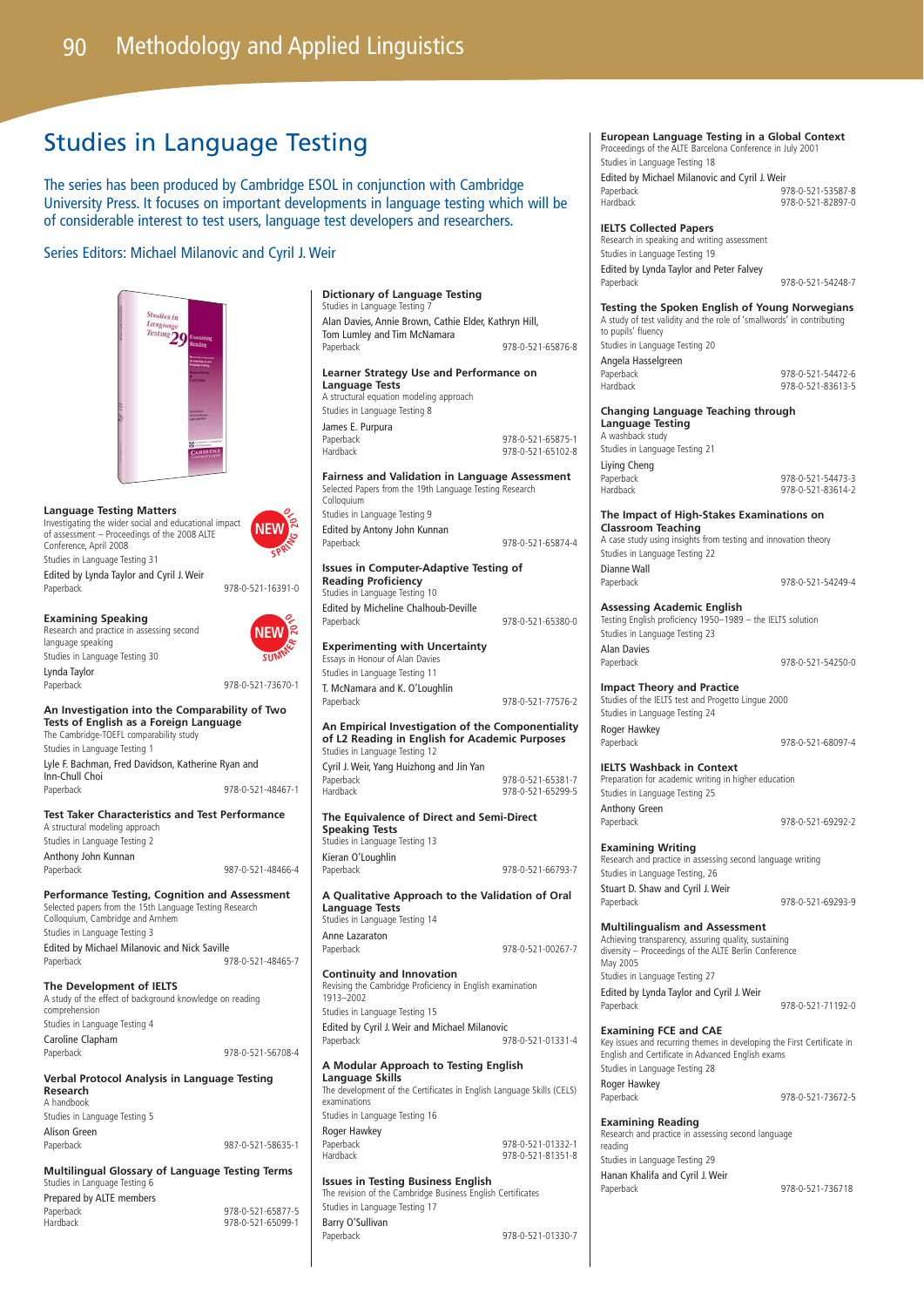# Cambridge Applied Linguistics

This authoritative series presents the latest insights from work in applied linguistics with their implications for language teaching and learning.

Series Editors:

2007 – present: Carol A. Chapelle and Susan Hunston 1988 – 2007: Michael H. Long and Jack C. Richards

| The Language of<br><b>Business Meetings</b><br>Mike Handford<br>Paperback<br>Hardback                                | 978-0-521-13343-2<br>978-0-521-11666-4 | <b>Focus on Form</b><br>Language Acq<br>Catherine Dought<br>Paperback                 |
|----------------------------------------------------------------------------------------------------------------------|----------------------------------------|---------------------------------------------------------------------------------------|
| <b>Academic Listening</b><br>Research Perspectives                                                                   |                                        | Genre Analysi<br>John Swales<br>Paperback                                             |
| Edited by John Flowerdew<br>Paperback                                                                                | 978-0-521-45551-0                      | <b>Immersion Edu</b><br><b>Edited by Robert</b>                                       |
| <b>Cognition and Second Language Instruction</b><br>Edited by Peter Robinson                                         |                                        | Paperback                                                                             |
| Paperback<br><b>Computer Applications in Second</b><br><b>Language Acquisition</b><br>Carol A. Chapelle              | 978-0-521-00386-5                      | <b>Insights into S</b><br>A Cross-Linguistic A<br>Keiko Koda<br>Paperback<br>Hardback |
| Paperback                                                                                                            | 978-0-521-62646-0                      | <b>Interactive Ap</b>                                                                 |
| <b>Contrastive Rhetoric</b><br><b>Ulla Connor</b><br>Paperback<br>Hardback                                           | 978-0-521-44688-4<br>978-0-521-44145-2 | Language Rea<br>Patricia L. Carrell.<br>Paperback                                     |
| <b>Corpora in Applied Linguistics</b><br>Susan Hunston<br>Paperback<br><b>Hardback</b>                               | 978-0-521-80583-4<br>978-0-521-80171-3 | <b>Interfaces Bety</b><br>and Language<br>Lyle F. Bachman a<br>Paperback              |
| <b>Criterion-Referenced Language Testing</b><br>James Dean Brown and Thom Hudson                                     |                                        | Language Lea<br>Michael Strong<br>Paperback                                           |
| Paperback<br>Hardback                                                                                                | 978-0-521-00083-3<br>978-0-521-80628-2 | Language Pro<br>Theory and practice                                                   |
| <b>Critical Pedagogies and Language Learning</b><br>Edited by Bonny Norton and Kelleen Toohey<br>Paperback           | Brian Lynch<br>Paperback               |                                                                                       |
| Hardback                                                                                                             | 978-0-521-53522-9<br>978-0-521-82802-4 | Language Trar<br>Cross-linguistic influ                                               |
| <b>Culture in Second Language Teaching</b><br>and Learning<br>Edited by Eli Hinkel                                   | Terence Odlin<br>Paperback             |                                                                                       |
| Paperback<br>The Development of Second                                                                               | 978-0-521-64490-7                      | The Learner-C<br>David Nunan                                                          |
| <b>Language Proficiency</b><br>Edited by Birgit Harley, Patrick Allen,<br>Jim Cummins and Merrill Swain<br>Paperback | 978-0-521-38795-8                      | Paperback<br><b>Learning Strat</b><br>Language Acq<br>J. Michael O'Mall               |
| <b>Evaluating Second Language Education</b>                                                                          |                                        | Paperback                                                                             |
| Edited by J. Charles Alderson and<br>Alan Beretta<br>Paperback                                                       | 978-0-521-42269-7                      | <b>Learning Voca</b><br>Paul Nation<br>Paperback                                      |
| <b>Exploring the Dynamics of Second</b><br><b>Language Writing</b><br>Barbara Kroll<br>Paperback<br>Hardback         | 978-0-521-52983-9<br>978-0-521-82292-3 | <b>Linguistic Pers</b><br>Language Acq<br>Edited by Susan M<br>Paperback              |
| <b>Exploring the Second Language Mental Lexicon</b><br>David Singleton<br>Paperback<br><b>Hardback</b>               | 978-0-521-55534-0<br>978-0-521-55496-1 | <b>Modelling and</b><br><b>Edited by Helmut</b><br>Jeanine Treffers-D<br>Paperback    |
| <b>Feedback in Second Language Writing</b>                                                                           |                                        | Hardback                                                                              |
| Contexts and Issues<br>Ken Hyland and Fiona Hyland<br>Paperback<br><b>Hardback</b>                                   | 978-0-521-67258-0<br>978-0-521-85663-8 | Network-Base<br>and Practice<br>Mark Warschauer<br>Paperback<br>Hardback              |
|                                                                                                                      |                                        |                                                                                       |



and Richard Kern

978-0-521-66742-5 978-0-521-66136-2



**Perspectives on Pedagogical Grammar** Edited by Terence Odlin Paperback 978-0-521-44990-8

**Practice in a Second Language** Perspectives from Applied Linguistics and Cognitive Psychology Edited by Robert DeKeyser<br>Paperback<br>Hardback 978-0-521-68404-0 978-0-521-86529-6

**Pragmatics in Language Teaching** Kenneth R. Rose and Gabriele Kasper Paperback 978-0-521-00858-7<br>Hardback 978-0-521-80379-3

Hardback 978-0-521-80379-3

**Reading in a Second Language**  Moving from theory to practice William Grabe<br>Paperback Paperback 978-0-521-72974-1

Hardback 978-0-521-50986-2

**Research Genres** Explorations and Applications John Swales<br>Paperback

Paperback 978-0-521-53334-8 978-0-521-82594-8

**Researching and Applying Metaphor** Edited by Lynne Cameron and Graham Low Paperback 978-0-521-64964-3 Hardback 978-0-521-64022-0

**Research Perspectives on English for Academic Purposes** Edited by John Flowerdew and Matthew Peacock<br>Panethack 978-0 Paperback 978-0-521-80518-6

**Second Language Classrooms** Research on Teaching and Learning Craig Chaudron Paperback 978-0-521-33980-3

**The Second Language Curriculum** Edited by Robert Keith Johnson Paperback 978-0-521-36961-9

**Second Language Needs Analysis** Edited by Michael H. Long Paperback 978-0-521-61821-2<br>Hardback 978-0-521-85312-5 Hardback 978-0-521-85312-5

**Second Language Vocabulary Acquisition** James Coady and Thomas Huckin<br>Paperback 978-0-521-56764-0

**Second Language Writing** Research insights for the classroom Barbara Kroll

Paperback 978-0-521-38778-1

**Sociolinguistics and Language Teaching** Edited by Sandra Lee McKay and Nancy Hornberger Paperback 978-0-521-48434-3

**Task-Based Language Education** From theory to practice Edited by Kris Van den Branden

Paperback 978-0-521-68952-6 978-0-521-86927-0

### **Text, Role and Context** Developing academic literacies

Ann M. Johns<br>Panerback

Paperback 978-0-521-56761-9

**Understanding Expertise in Teaching** Case studies of second language teachers Amy B. M. Tsui Paperback Hardback 978-0-521-63207-2

| 978-0-521-63569-1 |  |
|-------------------|--|
| 978-0-521-63207-2 |  |